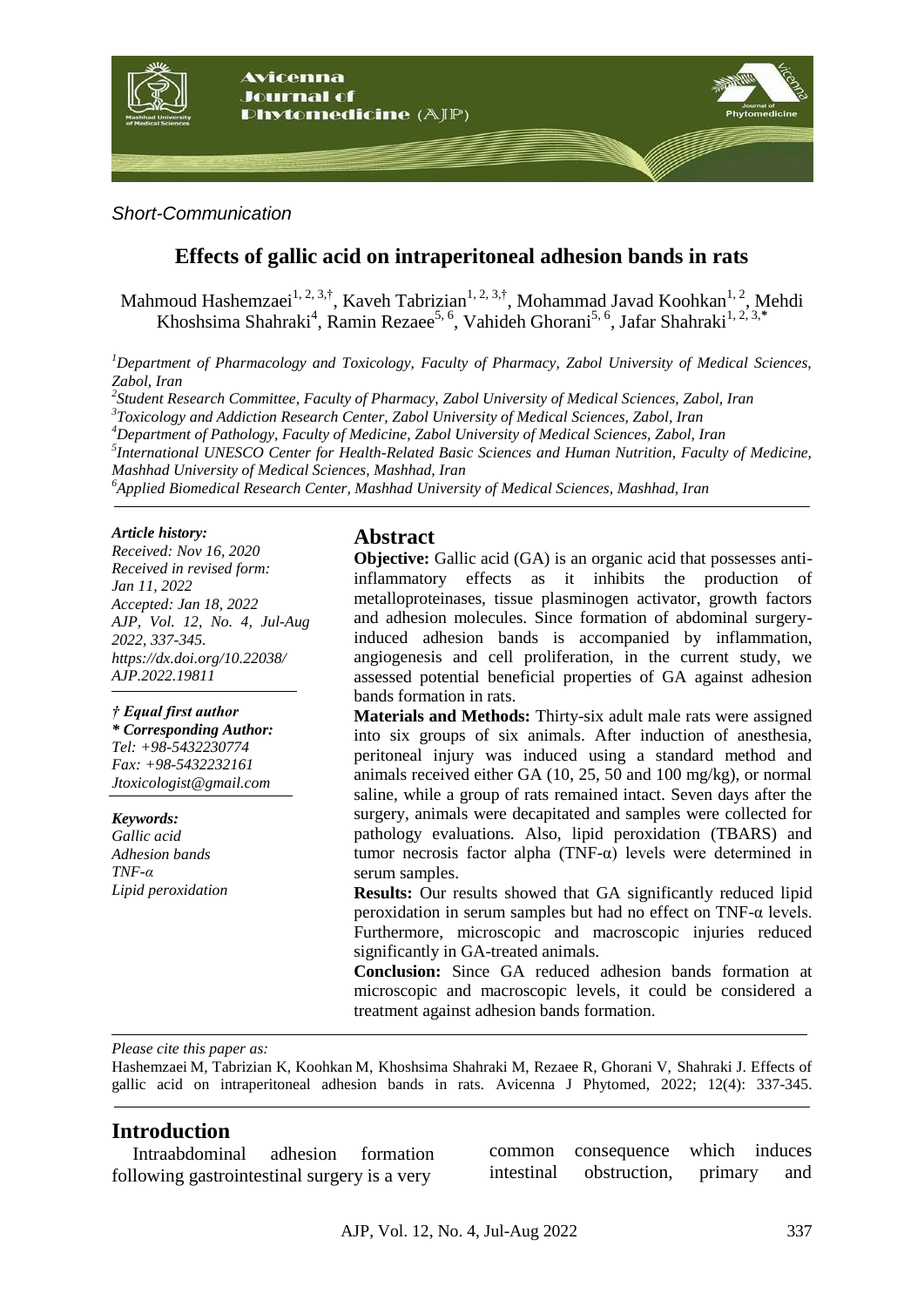secondary infertility, and pelvic pain, and raises healthcare costs. It is responsible for 74% intestinal obstruction, 20-50% cases of chronic pelvic pain and 15-20% of female infertility (Dubuisson et al., 2010). Although post-surgery adhesions are frequently experienced following upper and lower abdominal surgery, no definite recommendation has been proven to prevent these consequences. Also, commercially available products have not been approved for this purpose (Ouaïssi et al., 2012).

Following peritoneum injury, activation of mesothelium and endothelium leads to secretion of inflammatory cytokines (e.g. tumor necrosis factor alpha (TNF-α), interleukin 6 (IL-6), and IL-1) as well as growth factors such as vascular endothelial growth factors (VEGF) and adhesive proteins in the peritoneal cavity (Mohammadpour et al., 2015; Ouaïssi et al., 2012; Whang et al., 2011). The secretion of inflammatory cytokines such as  $TNF-\alpha$  by activated macrophages, and growth factors is increased during early phase of wound healing (Cheong et al., 2002; Mohammadpour et al., 2015). Following injury, activated macrophages, neutrophils, macrophages and eosinophils are recruited to the location, and fibrinous exudates are released. Also, during injury, oxidative stress and lipid peroxidation occur and lead to formation of nascent exudates (Cheong et al., 2002; Liakakos et al., 2001). Moreover, cyclooxygenase (COX) (especially COX2) induction enhances the levels of pro-inflammatory cytokines like TNF-α, IL-1 and IL-6 that worsen the inflammation and promote the adhesion formation. Altogether, this process leads to activation of proinflammatory cytokines as well as growth factors and adhesive protein, exacerbating inflammation and adhesion band formation (Brochhausen et al., 2012; Parsaei et al., 2013).

Numerous natural products have been shown to have antioxidant and antiinflammatory properties (Hashemzaei et

al., 2016; Hashemzaei et al., 2017b; Hashemzaei et al., 2020). Gallic acid (GA) is an organic acid (Figure 1) that exerts its anti-inflammatory effects via inhibition of pro-inflammatory cytokines production (Choi et al., 2009; Hsiang et al., 2013; Kim et al., 2006; Kroes et al., 1992). Furthermore, it can reduce the production of VEGF, IL-1, IL-6 and TNF-α, which are crucial for angiogenesis and adhesion band formation (Choi et al., 2009; Hsiang et al., 2013; Kim et al., 2006; Kroes et al., 1992). GA can suppress nitric oxide (NO) and prostaglandin E2 (PGE2) synthesis by repressing inducible nitric oxide synthase (iNOS) and COX2 (Hsiang et al., 2013; Moradi et al., 2020). It was confirmed that GA could reduce diclofenac-induced renal injury by antioxidant and anti-nitrosative effects (Moradi et al., 2020). It has been exhibited that GA has anti-inflammatory effects in lipopolysaccharide-induced macrophages in animals (Hsiang et al., 2013; Yilmaz et al., 2005).



Figure 1. Chemical structure of gallic acid

Since various substances that are being used to reduce adhesion formation do not sufficiently diminish adhesion formation or have considerable side effects (Jomezadeh et al., 2012; Mohammadpour et al., 2015), we evaluated the effects of GA on the abdominal adhesion band formation following surgery in rats.

# **Materials and Methods Materials**

Gallic acid and TNF-α kit were obtained from Sigma Aldrich (USA) and RayBiotech Co (USA), respectively.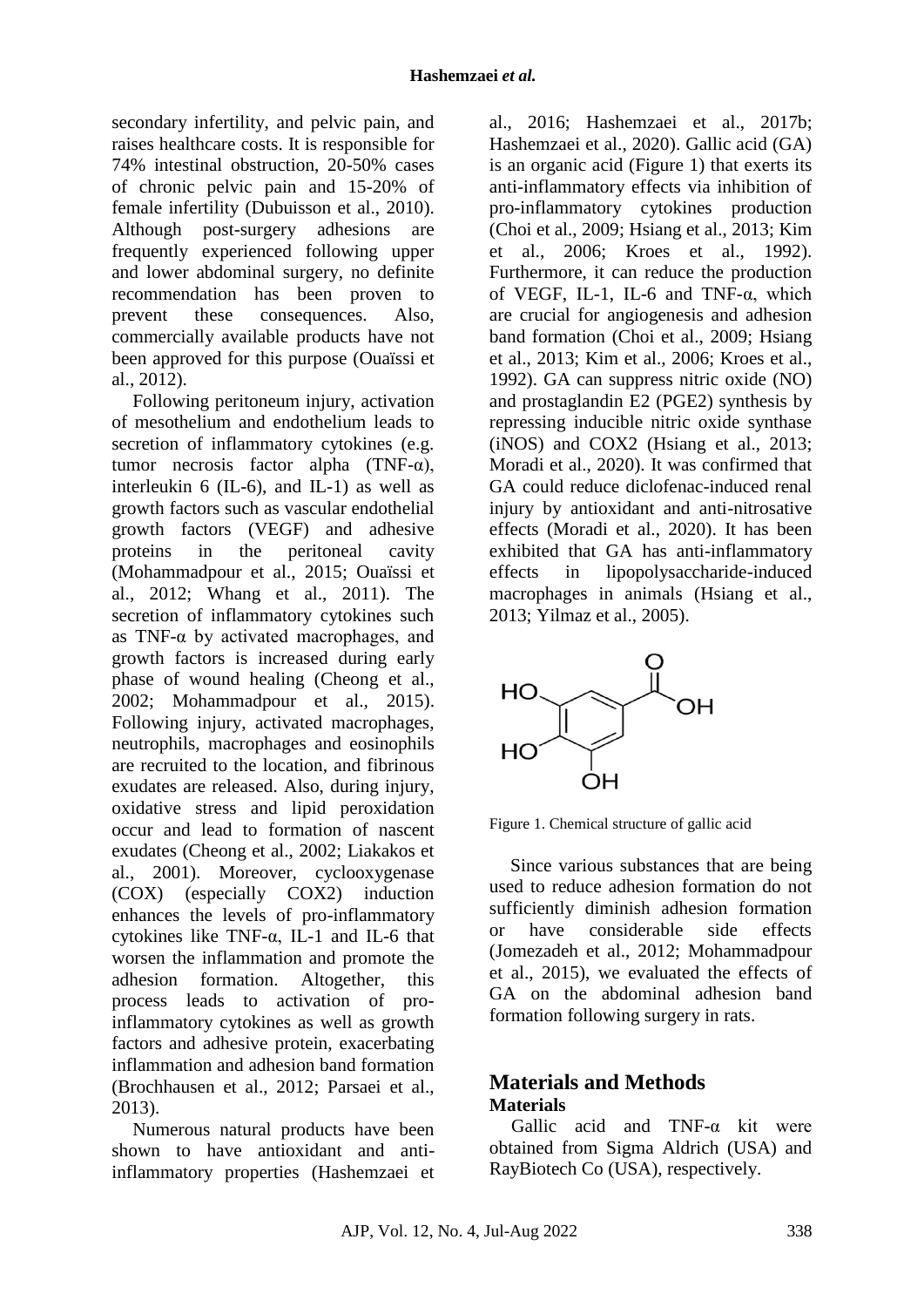### **Animals**

In this study, 36 male Wistar rats (aging 9-10 weeks and weighing 200-250 g) were used. Animals were housed under normal conditions with 12hr/12hr dark/light cycles. Rats had free access to food and water. All animal experiments were performed with respect to Helsinki guidance and approved by the Ethics Committee of Zabol University of Medical Sciences, Zabol, Iran (ethics code No: Zbmu.1.rec.1396.138).

### **Surgical procedure, treatments and histopathological/biochemical assessments**

Animals underwent surgical procedures following induction of anesthesia by intraperitoneal (IP) administration of ketamine (100 mg/kg) and xylazine (10 mg/kg). The site of surgery was shaved and cleansed using alcohol and iodine solution. Then, a 3-cm midline laparotomy was done to access the abdominal cavity. The peritoneal button creation (PBC) technique as the most consistent and reproducible procedure was used to induce

adhesion (Whang et al., 2011). In order to stimulate the formation of four peritoneal buttons, barbed 2/0 polypropylene sutures in a chain alignment were utilized. Each suture covered approximately 2 cm of parietal peritoneum and the tied sutures were approximately 5 mm in diameter. Animals were randomly assigned to 6 groups, including (1) sham group (group of rats that remained intact), (2) normal saline (NS) group (rats that received NS and were also called control group), and (3-6) four groups of GA-treated rats that intraperitoneally received GA at doses of 10, 25, 50 and 100 mg /kg (Kilic et al., 2019; Wei et al., 2018). Animals were housed in the recovery room for seven days, and they received a single injection each day. On day 7, rats were anaesthetized and sacrificed. Afterwards, animals underwent laparotomy, and peritoneal samples were collected for histopathological studies. Also, serum lipid peroxidation and TNF-α levels were evaluated. Duration of the study, injections and sampling are shown in Figure 2.



Figure 2. A schematic presentation of the study protocol

### **Statistical analysis**

The data are presented as mean±SD. One-way analysis of variance (ANOVA) with *post-hoc* Tukey test was performed, using GraphPad Prism 6 for data analysis. P-values less than 0.05 were considered significant.

| <b>Results</b>     |          |           |
|--------------------|----------|-----------|
| <b>Macroscopic</b> | adhesion | intensity |
| assessment         |          |           |

According to the Nair scoring system (Nair et al., 1974), macroscopic adhesion was scored 1-3 as follows: (1) thin bunches of a cellular fibrosis, (2) two areas of fibrosis and (3) more than two areas of fibrosis (Figure 3). Our data indicated that severity and frequency of adhesion were decreased in the GA-treated groups in comparison to those treated with NS (i.e. the control group) (Table 1).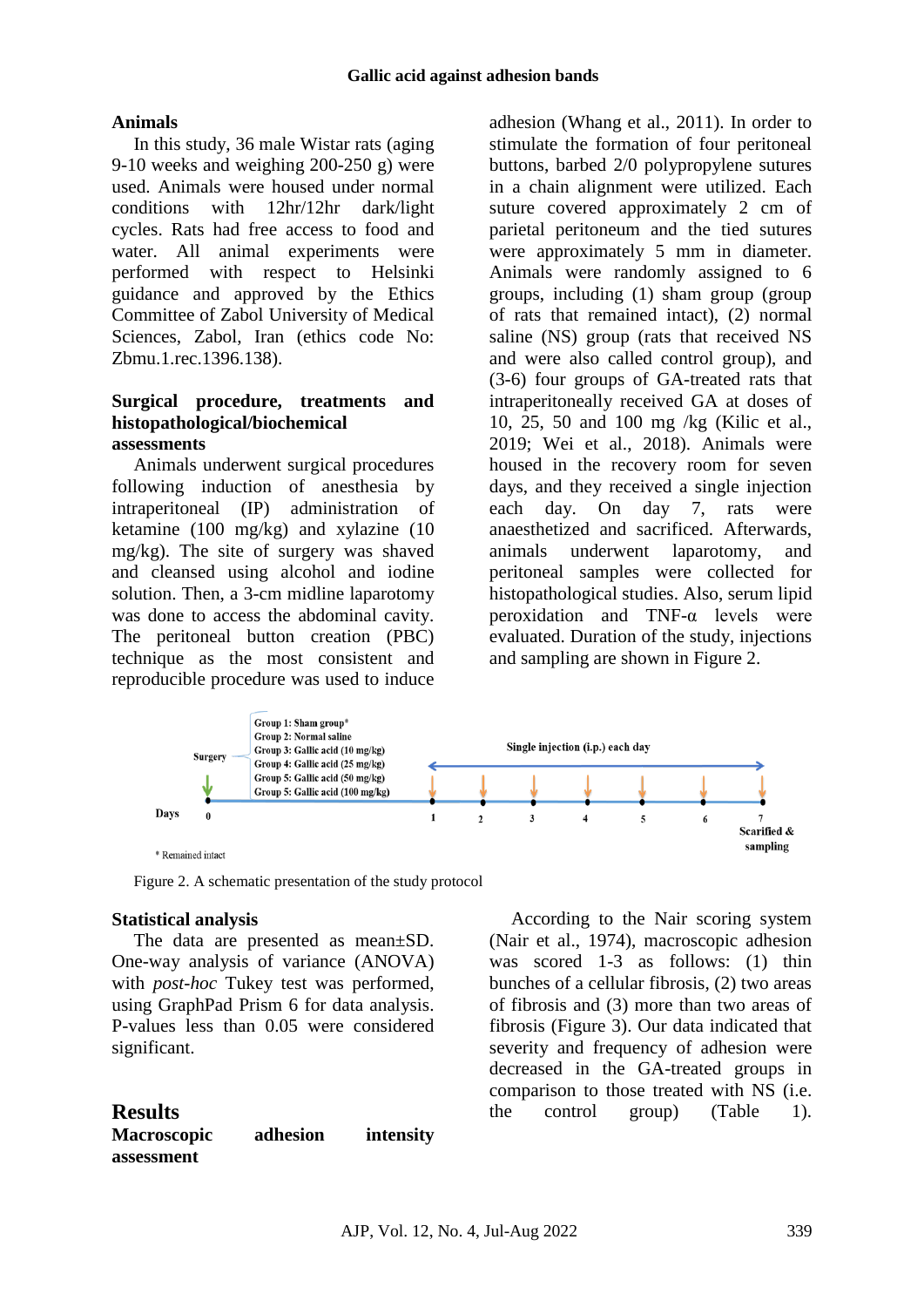#### **Hashemzaei** *et al.*



Figure 3. Macroscopic adhesion band scores: (A) thin bunches of a cellular fibrosis grade (score 1), (B) two areas of fibrosis (score 2) and (C) more than two areas of fibrosis (score 3)

Table 1. The effects of GA on macroscopic peritoneal adhesions

| Group                                | Score 1: Thin bunches of a<br>cellular fibrosis | Score 2: Two areas<br>of fibrosis | Score 3: Over two areas<br>of fibrosis |
|--------------------------------------|-------------------------------------------------|-----------------------------------|----------------------------------------|
| NS                                   | 0/6                                             | 0/6                               | 5/6                                    |
| GA $10 \text{ mg/kg}$                | 1/6                                             | 2/6                               | 3/6                                    |
| $GA 25$ mg/kg                        | 4/6                                             | 2/6                               | 0/6                                    |
| GA 50 $mg/kg$                        | 4/6                                             | 2/6                               | 0/6                                    |
| GA $100 \frac{\text{mg}}{\text{kg}}$ | 5/6                                             | 1/6                               | 0/6                                    |

Table 1 present the numbers of animals (frequency) showing different adhesion severity scores following treatment with GA (10, 25, 50 and 100 mg/kg) and/or NS. The intensity of insults was categorized as three different scores including (1) thin bunches of a cellular fibrosis, (2) two areas of fibrosis and (3) more than two areas of fibrosis

## **Evaluation of microscopic adhesion intensity**

Microscopic adhesions were studied by a pathologist focusing on inflammation, fibrosis and neovascularization. Concerning insults intensity, the microscopic insults were classified into four groups based on 0-3 scores defined as follows: (0) no microscopic insults, (1)

thin bunches of cellular fibrosis, (2) wide areas of fibrosis with reduced vascularization and (3) areas of fibrosis formed by thick bunches of collagen (Yilmaz et al., 2005). Microscopic adhesion was diminished by GA in comparison to the NS-treated group (Table 2).

Table 2. The effects of GA on microscopic peritoneal adhesions

| Group                  | Score 1: Thin bunches  | Score 2: Wide areas of         | Score 3: Areas of fibrosis formed |
|------------------------|------------------------|--------------------------------|-----------------------------------|
|                        | of a cellular fibrosis | fibrosis with reduced fibrosis | by thick bunch of collagens       |
| <b>NS</b>              | 0/6                    | 1/6                            | 3/6                               |
| GA $10 \text{ mg/kg}$  | 0/6                    | 3/6                            | 1/6                               |
| $GA 25$ mg/kg          | 1/6                    | 3/6                            | 0/6                               |
| GA 50 mg/kg            | 3/6                    | 0/6                            | 0/6                               |
| GA $100 \text{ mg/kg}$ | 2/6                    | 2/6                            | 0/6                               |

Table 2 present the numbers of animals (frequency) showing different microscopic adhesion scores following treatment with GA (10, 25, 50 and 100 mg/kg) and/or NS. The intensity of insults was categorized as four different scores including (0) no fibrosis, (1) thin bunches of a cellular fibrosis, (2) wide areas of fibrosis with reduced fibrosis and (3) areas of fibrosis formed by thick bunch of collagens. According to the results, in none of the groups, score 0was observed.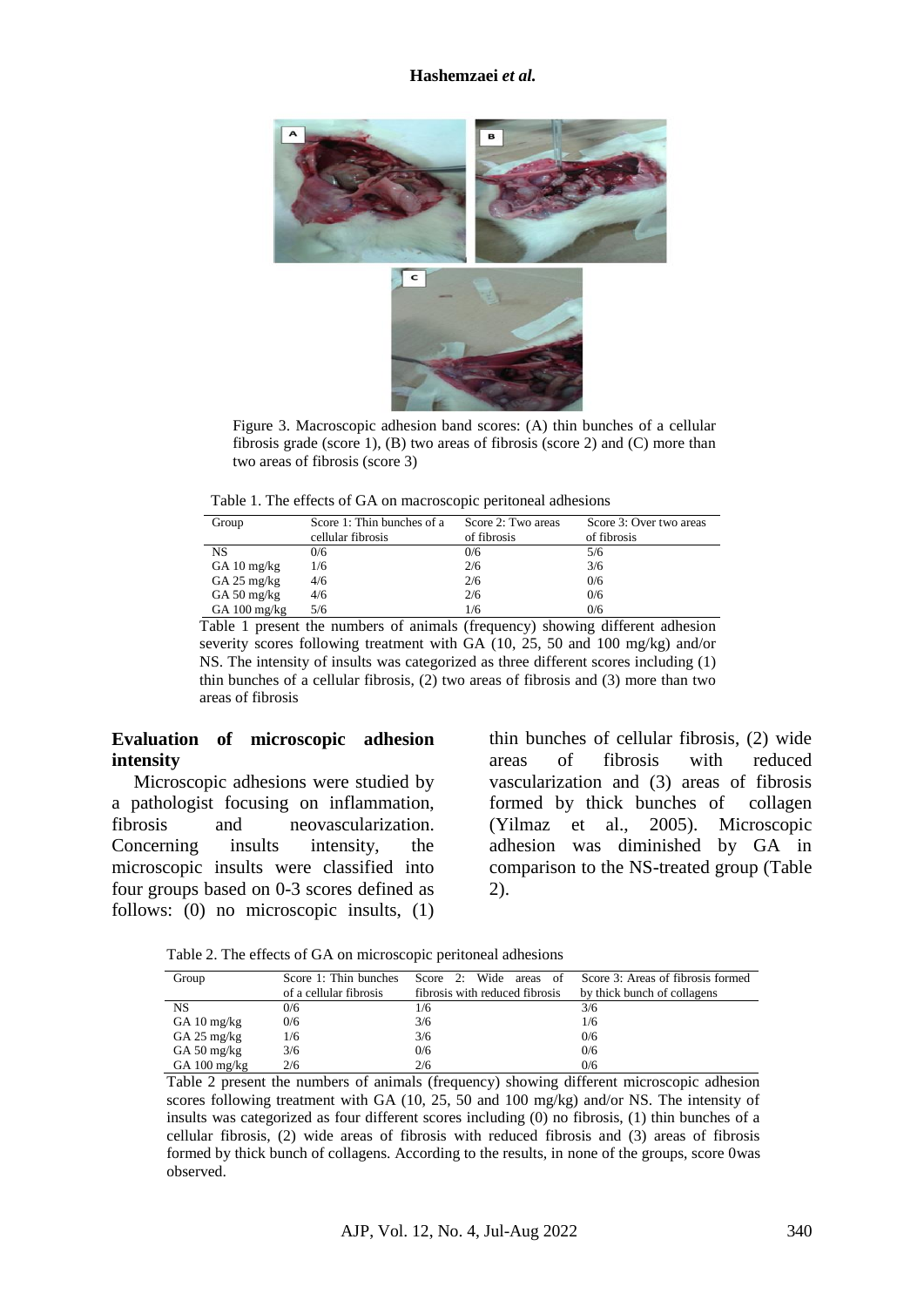#### **TBARS levels determination**

Following treatment with GA (10, 25, 50 and 100 mg/kg), thiobarbituric acid reactive substances (TBARS) level was significantly decreased in comparison to the NS-treated group  $(p<0.001$ ; Figure 4).



mg/kg) on TBARS levels in rats (\*\*\*p<0.001 in comparison to the sham-operated group and ###p<0.001 in comparison to the normal saline (NS)-treated group). TBARS: Thiobarbituric acid reactive substances

#### **Serum levels of TNF-α**

Blood samples were collected seven days after the start of the study. The results showed that in the NS-treated group, serum levels of TNF-  $\alpha$  were significantly increased compared to the sham group (p<0.01). Nevertheless, GA did not affect TNF- $\alpha$  level (Figure 5).



different groups of rats (\*\*p<0.01 in comparison to the sham-operated group).

### **Discussion**

Abdominal surgery may cause adhesion formation which has clinical, economical and legal consequences; so far, no definite approach has been approved for prevention of adhesion formation. To fill this gap, numerous compounds including natural products and drugs with antiinflammatory, anti-oxidant and woundhealing activities have been examined to prevent formation of adhesion bands (Hashemzaei et al., 2017a; Jomezadeh et al., 2012; Mohammadpour et al., 2015). In the current study, the effects of GA in prevention of adhesion formation were evaluated in rats. Our results showed that GA could decrease adhesion formation at macroscopic and microscopic levels and reduce lipid peroxidation but did not affect serum levels of TNF-α.

After peritoneal mesothelium dilation that occurs following inflammation, percolation of fibrinous exudates is observed outside the vessel. This fibrous tissue is composed of fibroblasts and extracellular matrix that eventually results in scar formation (Eckes et al., 2010). Furthermore, the presence of cytokines and other inflammatory mediators including TNF- $\alpha$ , IL-1, IL-6 and plasminogen results in macrophages invasion to the site leading to the adhesion of peritoneal site (Vykoukal and Davies, 2011).

Many substances like reactive oxygen species (ROS) scavengers (Binda et al., 2003), COX inhibitors (Guvenal et al., 2001), TNF- $\alpha$  antagonists (Kaidi et al., 1995), statins (Aarons et al., 2007) and hyaluronate/carboxymethyl cellulose (Binda et al., 2003; Demirbag et al., 2005) that can alleviate inflammatory reactions, have been examined to inhibit this process.

In several studies, it was cleared that natural products such as curcumin (Jomezadeh et al., 2012), resveratrol (Üstün et al., 2007) and berberine (Zhang et al., 2014) can be used to reduce adhesion formation. Natural products that are found in our diet seem to have lesser adverse effects. GA is one of these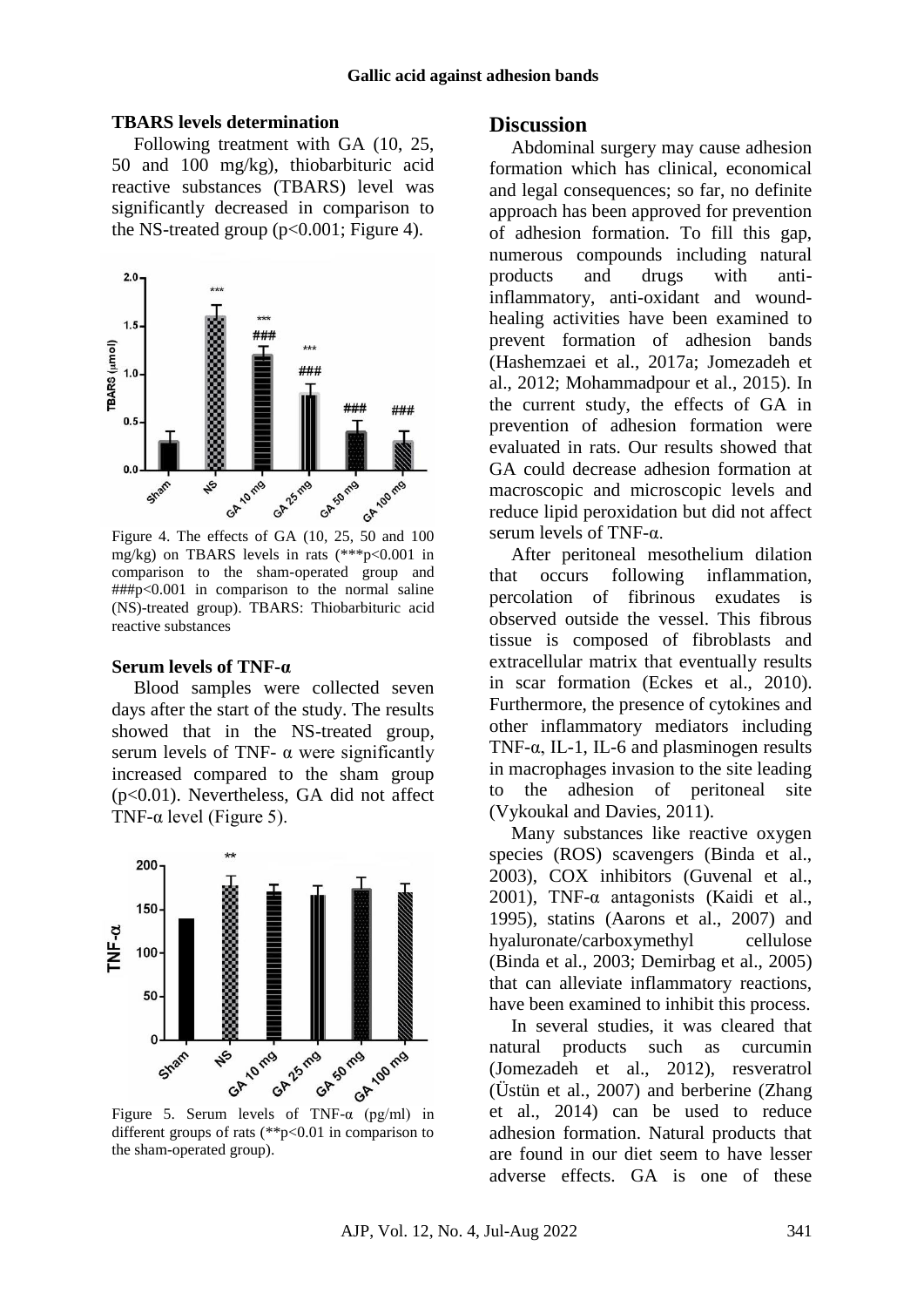compounds with diverse pharmacological effects; for instance, GA can suppress cytokines production and histamine release, and exerts ROS scavenging and COX2 inhibitory effects (Hassani et al., 2015; Inoue et al., 1994; Kroes et al., 1992). It was shown that GA boosts the antioxidant defense as it scavenges superoxide anions, and inhibits the release of myeloperoxidases. In this regard, the presence of o-dihydroxy moiety is essential for GA antioxidant properties (Devasagayam and Sainis, 2002; Pourmorad et al., 2006). In addition, GA is able to decrease inflammation through iNOS and COX2 inhibition (Hsiang et al., 2013).

Matrix metalloproteinases (MMPs) particularly MMP-2 and MMP-9, plasminogen activator (PA) especially tissue-type PA(t- PA) induce the breakdown of the extracellular matrix and allow the cells to move from the tunica media into the intima, resulting in neo intimal hyperplasia and adhesion formation (Newby, 2006; Newby and Zaltsman, 2000; Vykoukal and Davies, 2011). GA can inhibit the production of PA, MMPs and t-PA (Hsiang et al., 2013). Furthermore, GA has anti-adhesive effects mediated via inhibition of growth factors and adhesive molecules such as VEGF, platelet-derived growth factor (PDGF) and vascular cell adhesion molecule-1 (VCAM-1) (Hsiang et al., 2013).

VEGF is a key protein with strong vasculogenesis and angiogenesis properties that can facilitate adhesion formation via angiogenesis (Yoshida et al., 1996). It was revealed that VEGF antibodies inhibit adhesion formation by inhibition of angiogenesis and vasculogenesis (Cahill and Redmond, 2008; Diamond et al., 2005; Saltzman et al., 1996). GA inhibits the production of VEGF, angiogenesis and vasculogenesis that are necessary for producing and expanding adhesion bands (Hsiang et al., 2013).

Lipid peroxidation induces adhesion formation (Ara et al., 2005; Heydrick et al., 2007; Özçelik et al., 2003). Melatonin is one of the most powerful free-radical scavengers that were used against postoperative adhesion formation and it could significantly reduce adhesion formation and reduce pro-inflammatory cytokines (Ara et al., 2005; Heydrick et al., 2007; Özçelik et al., 2003). Furthermore, methylene blue, a highly redox active dye, could reduce adhesion formation in animals (Heydrick et al., 2007). Our results are consistent with those of the aforementioned studies, confirming that GA reduces oxidative stress and decreases adhesion formation.

The present results did not show any significant decrement in serum TNF- $\alpha$ levels following GA treatment. However, as a limitation of the present study, TNF- $\alpha$ levels were only assessed in serum and determination of its levels in tissues should be considered by future studies.

In conclusion, the results confirmed that GA can inhibit adhesion formation after surgery in rats. In the current study, we showed that GA reduced microscopic and macroscopic adhesion and decreased lipid peroxidation but had no effects on serum levels of TNF-α. Hence, we suggest that GA could be considered a treatment against adhesion bands formation.

## **Acknowledgment**

We appreciate the financial support of Vice Chancellor of Research, Zabol University of Medical Sciences Zabol, Iran.

## **Conflicts of interest**

The authors have declared that there is no conflict of interest.

## **References**

Aarons CB, Cohen PA, Gower A, Reed KL, Leeman SE, Stucchi AF, Becker JM. 2007. Statins (HMG-CoA reductase inhibitors) decrease postoperative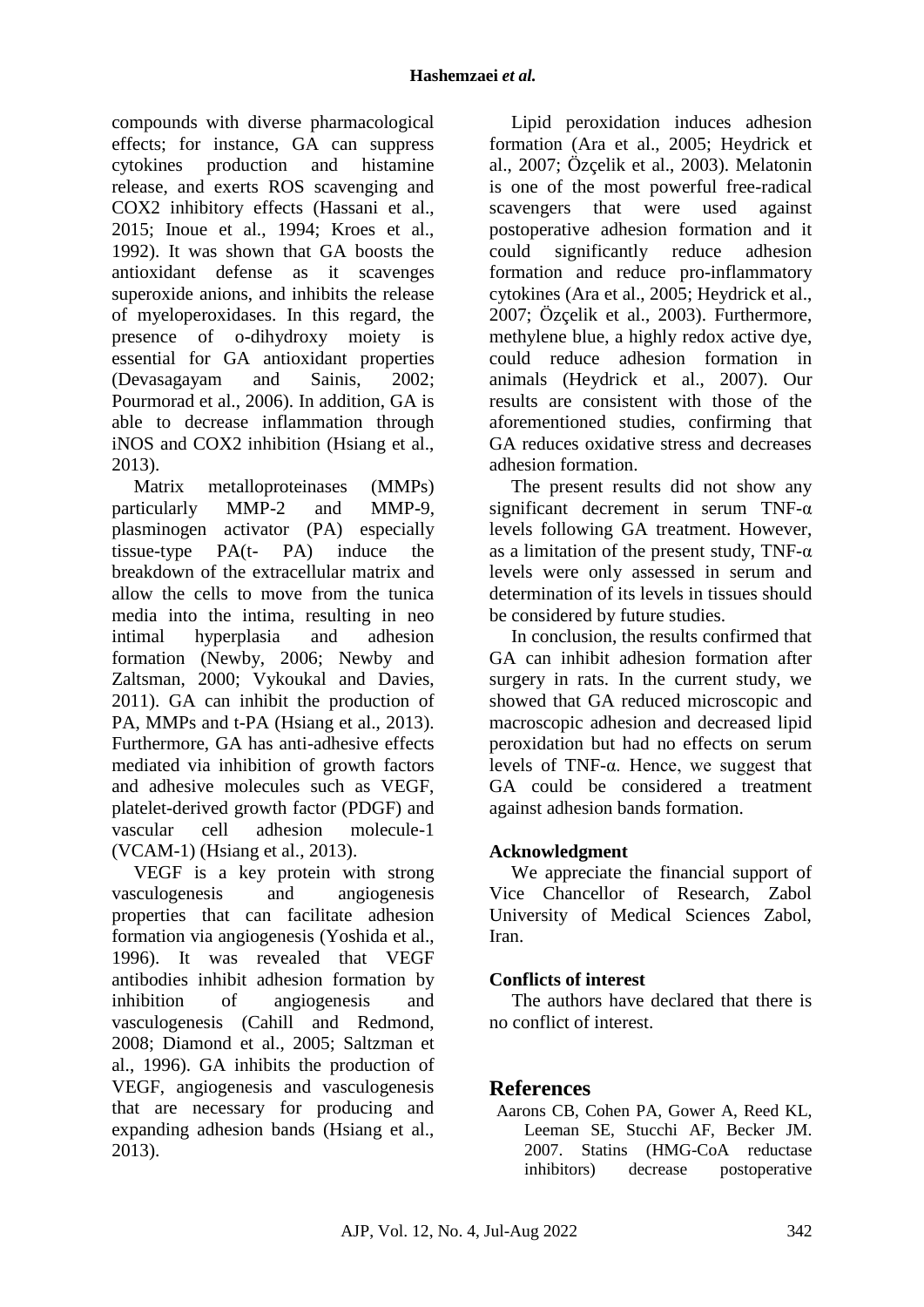adhesions by increasing peritoneal fibrinolytic activity. Ann Surg, 245: 176.

- Ara C, Kirimlioglu H, Karabulut AB, Coban S, Hascalik S, Celik O, Yilmaz S, Kirimlioglu V. 2005. Protective effect of melatonin against oxidative stress on adhesion formation in the rat cecum and uterine horn model. Life Sci, 77: 1341- 1350.
- Binda M, Molinas C, Koninckx P. 2003. Reactive oxygen species and adhesion formation Clinical implications in adhesion prevention. Hum Reprod, 18: 2503-2507.
- Brochhausen C, Schmitt VH, Planck CN, Rajab TK, Hollemann D, Tapprich C, Krämer B, Wallwiener C, Hierlemann H, Zehbe R. 2012. Current strategies and future perspectives for intraperitoneal adhesion prevention. J Gastrointest Surg, 16: 1256-1274.
- Cahill RA, Redmond HP. 2008. Cytokine orchestration in post-operative peritoneal adhesion formation. World J Gastroenterol, 14: 4861.
- Cheong Y, Laird S, Shelton J, Ledger W, Li T, Cooke I. 2002. The correlation of adhesions and peritoneal fluid cytokine concentrations: a pilot study. Hum Reprod, 17: 1039-1045.
- Choi K-C, Lee Y-H, Jung MG, Kwon SH, Kim M-J, Jun WJ, Lee J, Lee JM, Yoon H-G. 2009. Gallic acid suppresses lipopolysaccharide-induced nuclear factor-κB signaling by preventing RelA acetylation in A549 lung cancer cells. Mol Cancer Res, 7: 2011-2021.
- Demirbag S, Cetinkursun S, Tasdemir U, Ozturk H, Pekcan M, Yesildaglar N. 2005. Comparison of hyaluronate/carboxymethylcellulose membrane and melatonin for prevention of adhesion formation in a rat model. Hum Reprod, 20: 2021-2024.
- Devasagayam T, Sainis K. 2002. Immune system and antioxidants, especially those derived from Indian medicinal plants. Indian J Exp Biol, 40: 639-655.
- Diamond MP, El-Hammady E, Munkarah A, Bieber EJ, Saed G. 2005. Modulation of the expression of vascular endothelial growth factor in human fibroblasts. Fertil Steril, 83: 405-409.
- Dubuisson J, Botchorishvili R, Perrette S, Bourdel N, Jardon K, Rabischong B,

Canis M, Mage G. 2010. Incidence of intraabdominal adhesions in a continuous series of 1000 laparoscopic procedures. Am J Obstet Gynecol, 203: 111.e1-3.

- Eckes B, Nischt R, Krieg T. 2010. Cellmatrix interactions in dermal repair and scarring. Fibrogenesis Tissue Repair, 3: 4.
- Guvenal T, Cetin A, Ozdemir H, Yanar O, Kaya T. 2001. Prevention of postoperative adhesion formation in rat uterine horn model by nimesulide: a selective COX-2 inhibitor. Hum Reprod, 16: 1732-1735.
- Hashemzaei AM, Badrooze BA, Tabrizian CK, Shahraki EMK, Khatibani FEA, Shahraki GJ. 2016. Effects of luteolin on intra peritoneal adhesion bands in rat. J Fundam Appl Sci, 8: 1-11.
- Hashemzaei M, Abdollahzadeh M, Iranshahi M, Golmakani E, Rezaee R, Tabrizian K. 2017a. Effects of luteolin and luteolinmorphine co-administration on acute and chronic pain and sciatic nerve ligatedinduced neuropathy in mice. J Complement Integr Med, 14.
- Hashemzaei M, Entezari Heravi R, Rezaee R, Roohbakhsh A, Karimi G. 2017b. Regulation of autophagy by some natural products as a potential therapeutic strategy for cardiovascular disorders. Eur J Pharmacol, 802: 44-51.
- Hashemzaei M, Tabrizian K, Alizadeh Z, Pasandideh S, Rezaee R, Mamoulakis C, Tsatsakis A, Skaperda Z, Kouretas D, Shahraki J. 2020. Resveratrol, curcumin and gallic acid attenuate glyoxal-induced damage to rat renal cells. Toxicol Rep, 7: 1571-1577.
- Hassani FV, Rezaee R, Sazegara H, Hashemzaei M, Shirani K, Karimi G. 2015. Effects of silymarin on neuropathic pain and formalin-induced nociception in mice. Iran J Basic Med Sci, 18: 715.
- Heydrick SJ, Reed KL, Cohen PA, Aarons CB, Gower AC, Becker JM, Stucchi AF. 2007. Intraperitoneal administration of methylene blue attenuates oxidative stress, increases peritoneal fibrinolysis, and inhibits intraabdominal adhesion formation. J Surg Res, 143: 311-319.
- Hsiang C-Y, Hseu Y-C, Chang Y-C, Kumar KS, Ho T-Y, Yang H-L. 2013. Toona sinensis and its major bioactive compound gallic acid inhibit LPS-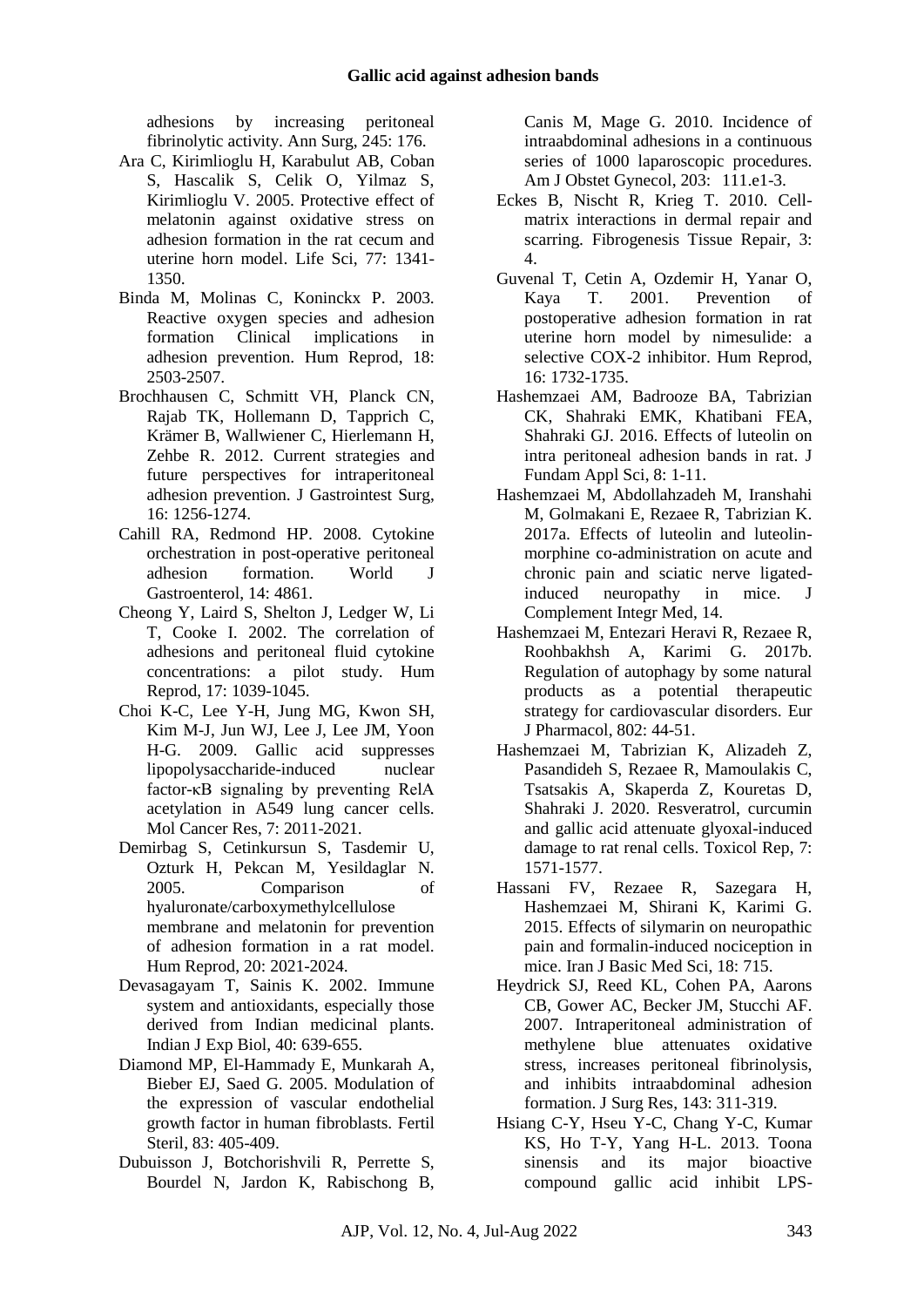induced inflammation in nuclear factorκB transgenic mice as evaluated by in vivo bioluminescence imaging. Food Chem, 136: 426-434.

- Inoue M, Suzuki R, Koide T, Sakaguchi N, Ogihara Y, Yabu Y. 1994. Antioxidant, gallic acid, induces apoptosis in HL-60RG cells. Biochem Biophys Res Commun, 204: 898-904.
- Jomezadeh V, Mohammadpour AH, Rajabi O, Tavassoli A, Maddah G. 2012. Evaluation of curcumin effects on postoperative peritoneal adhesion in rats. Iran J Basic Med Sci, 15: 1162.
- Kaidi AA, Gurchumelidze T, Nazzal M, Figert P, Vanterpool C, Silva Y. 1995. Tumor necrosis factor-α: a marker for peritoneal adhesion formation. J Surg Res, 58: 516-518.
- Kim S-H, Jun C-D, Suk K, Choi B-J, Lim H, Park S, Lee SH, Shin H-Y, Kim D-K, Shin T-Y. 2006. Gallic acid inhibits histamine release and pro-inflammatory cytokine production in mast cells. Toxicol Sci, 91: 123-131.
- Kroes B, Van den Berg A, Quarles vUH, Van Dijk H, Labadie R. 1992. Antiinflammatory activity of gallic acid. Planta Med, 58: 499-504.
- Liakakos T, Thomakos N, Fine PM, Dervenis C, Young RL. 2001. Peritoneal adhesions: etiology, pathophysiology, and clinical significance. Dig Surg, 18: 260- 273.
- Mohammadpour AH, Tavassoli A, Khakzad MR, Zibaee E, Afshar M, Hashemzaei M, Karimi G. 2015. Effect of gold nanoparticles on postoperative peritoneal adhesions in rats. Nanomed J, 2: 211-216.
- Moradi A, Abolfathi M, Javadian M, Heidarian E, Roshanmehr H, Khaledi M, Nouri A. 2020. Gallic acid exerts nephroprotective, anti-oxidative stress, and anti-inflammatory effects against diclofenac-induced renal injury in malerats. Arch Med Res, 52: 380-388.
- Nair SK, Bhat IK, Aurora AL. 1974. Role of proteolytic enzyme in the prevention of postoperative intraperitoneal adhesions. Arch Surg, 108: 849-853.
- Newby AC. 2006. Matrix metalloproteinases regulate migration, proliferation, and death of vascular smooth muscle cells by degrading matrix and non-matrix substrates. Cardiovasc Res, 69: 614-624.
- Newby AC, Zaltsman AB. 2000. Molecular mechanisms in intimal hyperplasia. J Pathol, 190: 300-309.
- Ouaïssi M, Gaujoux S, Veyrie N, Denève E, Brigand C, Castel B, Duron J, Rault A, Slim K, Nocca D. 2012. Post-operative adhesions after digestive surgery: their incidence and prevention: review of the literature. J Visc Surg, 149: e104-e114.
- Özçelik B, Serin IS, Basbug M, Uludag S, Narin F, Tayyar M. 2003. Effect of melatonin in the prevention of postoperative adhesion formation in a rat uterine horn adhesion model. Hum Reprod, 18: 1703-1706.
- Parsaei P, Karimi M, Asadi SY, Rafieiankopaei M. 2013. Bioactive components and preventive effect of green tea (Camellia sinensis) extract on postlaparotomy intra-abdominal adhesion in rats. Int J Surg, 11: 811-815.
- Pourmorad F, Hosseinimehr S, Shahabimajd N. 2006. Antioxidant activity, phenol and flavonoid contents of some selected<br>Iranian medicinal plants. Afr J Iranian medicinal plants. Afr J Biotechnol, 5: 1142-1145.
- Saltzman AK, Olson TA, Mohanraj D, Carson LF, Ramakrishnan S. 1996. Prevention of postoperative adhesions by an antibody to vascular permeability factor/vascular endothelial growth factor in a murine model. Am J Obstet Gynecol, 174: 1502-1506.
- Üstün Y, Engin-Üstün Y, Ovayolu A, Meydanli MM, Temel I, Kafkasli A. 2007. The effect of resveratrol on prevention of the development of postoperative adhesions in a rat model. J Gynaecol Endocrinol, 23: 522-526.
- Vykoukal D, Davies MG. 2011. Vascular biology of metabolic syndrome. J Vasc Surg, 54: 819-831.
- Whang SH, Astudillo JA, Sporn E, Bachman SL, Miedema BW, Davis W, Thaler K. 2011. In search of the best peritoneal adhesion model: comparison of different techniques in a rat model. J Surg Res, 167: 245-250.
- Yilmaz HG, Tacyildiz IH, Keles C, Gedik E, Kilinc N. 2005. Micronized purified flavonoid fraction may prevent formation of intraperitoneal adhesions in rats. Fertil Steril, 84: 1083-1088.
- Yoshida A, Anand-Apte B, Zetter BR. 1996. Differential endothelial migration and